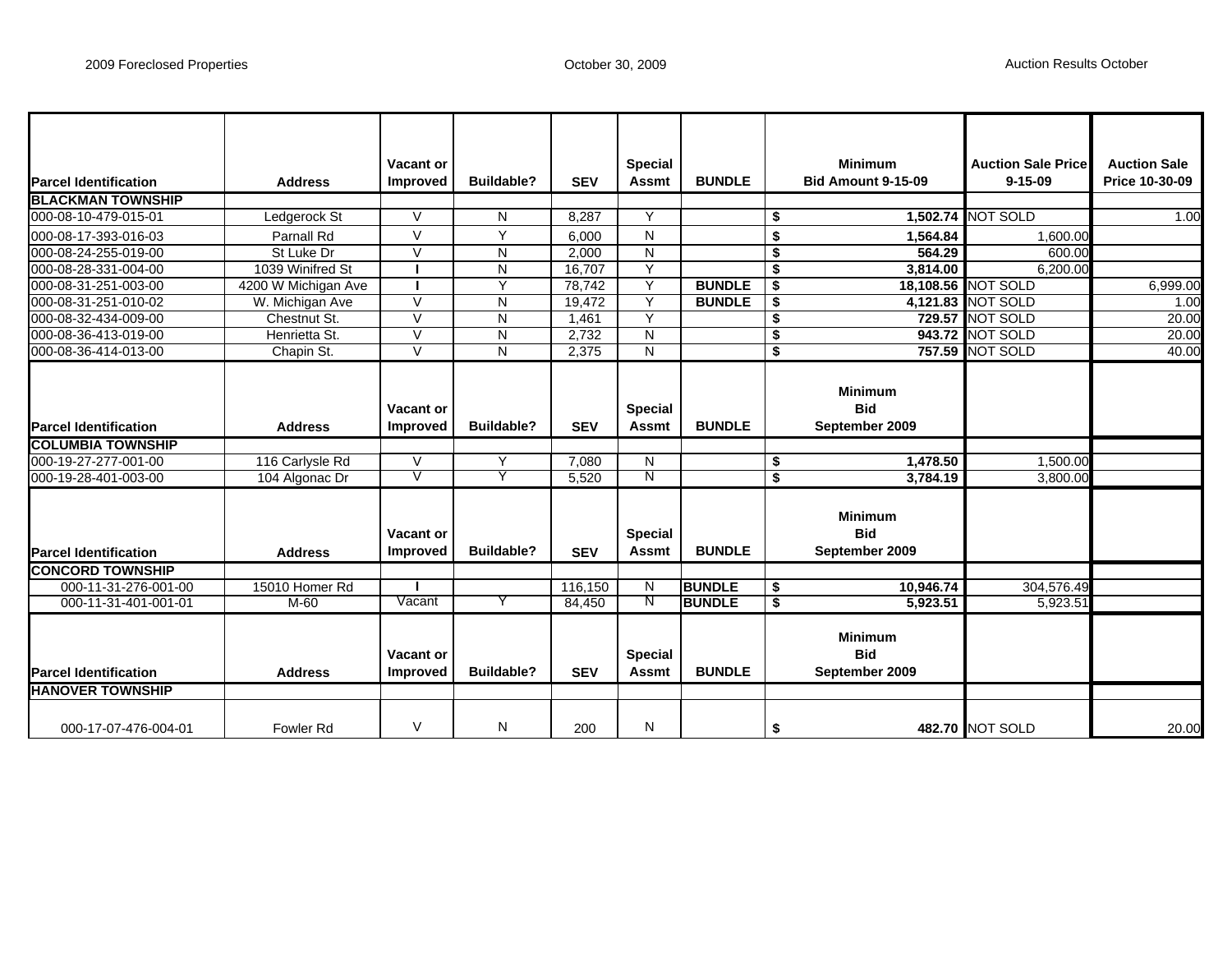|                              |                                                                                                            |                              |                                           |            |                                |               |                             | <b>Minimum</b>                                 |                   |                 |
|------------------------------|------------------------------------------------------------------------------------------------------------|------------------------------|-------------------------------------------|------------|--------------------------------|---------------|-----------------------------|------------------------------------------------|-------------------|-----------------|
| <b>Parcel Identification</b> | <b>Address</b>                                                                                             | <b>Vacant or</b><br>Improved | <b>Buildable?</b>                         | <b>SEV</b> | <b>Special</b><br><b>Assmt</b> | <b>BUNDLE</b> |                             | <b>Bid</b><br>September 2009                   |                   |                 |
| <b>HENRIETTA TOWNSHIP</b>    |                                                                                                            |                              |                                           |            |                                |               |                             |                                                |                   |                 |
| 000-04-13-252-002-00         | Roberts Dr                                                                                                 | $\vee$                       | Y                                         | 39,427     | N                              |               | \$                          | 2,508.18                                       | 3,900.00          |                 |
| 000-04-17-426-001-17         | <b>Marian HIs</b>                                                                                          | $\mathbf V$                  | Y                                         | 10,351     | Ν                              |               | $\overline{\boldsymbol{s}}$ | 3,374.85                                       | 3,400.00          |                 |
|                              |                                                                                                            |                              |                                           |            |                                |               |                             |                                                |                   |                 |
| 000-04-28-176-009-02         | <b>Bunkerhill Rd</b>                                                                                       | $\vee$                       | ${\sf N}$                                 | 13,939     | N                              | <b>BUNDLE</b> | \$                          |                                                | 1,043.82 NOT SOLD | 1,400.00        |
|                              |                                                                                                            |                              |                                           |            |                                |               |                             |                                                |                   |                 |
| 000-04-28-176-009-03         | <b>Bunkerhill Rd</b>                                                                                       | $\vee$                       | N                                         | 13,970     | N                              | <b>BUNDLE</b> | \$                          |                                                | 1,044.83 NOT SOLD | 1,400.00        |
| 000-04-28-176-009-04         | <b>Bunkerhill Rd</b>                                                                                       | V                            | N                                         | 13,970     | Ν                              | <b>BUNDLE</b> | \$                          |                                                | 1,044.83 NOT SOLD | 1,400.00        |
|                              |                                                                                                            |                              |                                           |            |                                |               |                             |                                                |                   |                 |
|                              |                                                                                                            | $\vee$                       | N                                         |            | N                              | <b>BUNDLE</b> |                             |                                                |                   |                 |
| 000-04-28-176-009-05         | <b>Bunkerhill Rd</b>                                                                                       |                              |                                           | 13,970     |                                |               | \$                          |                                                | 1,044.83 NOT SOLD | 1,400.00        |
| <b>Parcel Identification</b> | <b>Address</b>                                                                                             | Vacant or<br>Improved        | <b>Buildable?</b>                         | <b>SEV</b> | <b>Special</b><br><b>Assmt</b> | <b>BUNDLE</b> |                             | <b>Minimum</b><br><b>Bid</b><br>September 2009 |                   |                 |
| <b>LEONI TOWNSHIP</b>        |                                                                                                            |                              |                                           |            |                                |               |                             |                                                |                   |                 |
| 000-09-34-402-002-02         | N Harvey Ave/Vacant                                                                                        | V                            | Yes, possible                             | 9,200      | None<br>Known                  |               | \$                          | 2,236.65                                       | 2,250.00          |                 |
| 000-14-13-411-014-00         | 3552 Gaylord Dr/Vacant                                                                                     | $\vee$                       | Υ                                         | 4,750      | None<br>Known                  |               | \$                          | 15,825.21                                      | <b>NOT SOLD</b>   | <b>NOT SOLD</b> |
| <b>Parcel Identification</b> | <b>Address</b>                                                                                             | Vacant or<br>Improved        | <b>Buildable?</b>                         | <b>SEV</b> | <b>Special</b><br><b>Assmt</b> | <b>BUNDLE</b> |                             | <b>Minimum</b><br><b>Bid</b><br>September 2009 |                   |                 |
| <b>IBERTY TOWNSHIP</b>       |                                                                                                            |                              |                                           |            |                                |               |                             |                                                |                   |                 |
| 000-18-27-300-001-11         | v/l private road yet to be<br>named (tentatively<br>assigned 11765 Sutfin Rd<br>prior to county ordinance) | $\vee$                       | ? - low, wet.<br>Prior owner<br>said yes. | 11,500     | N                              |               | \$                          | 5,058.23                                       | 5,100.00          |                 |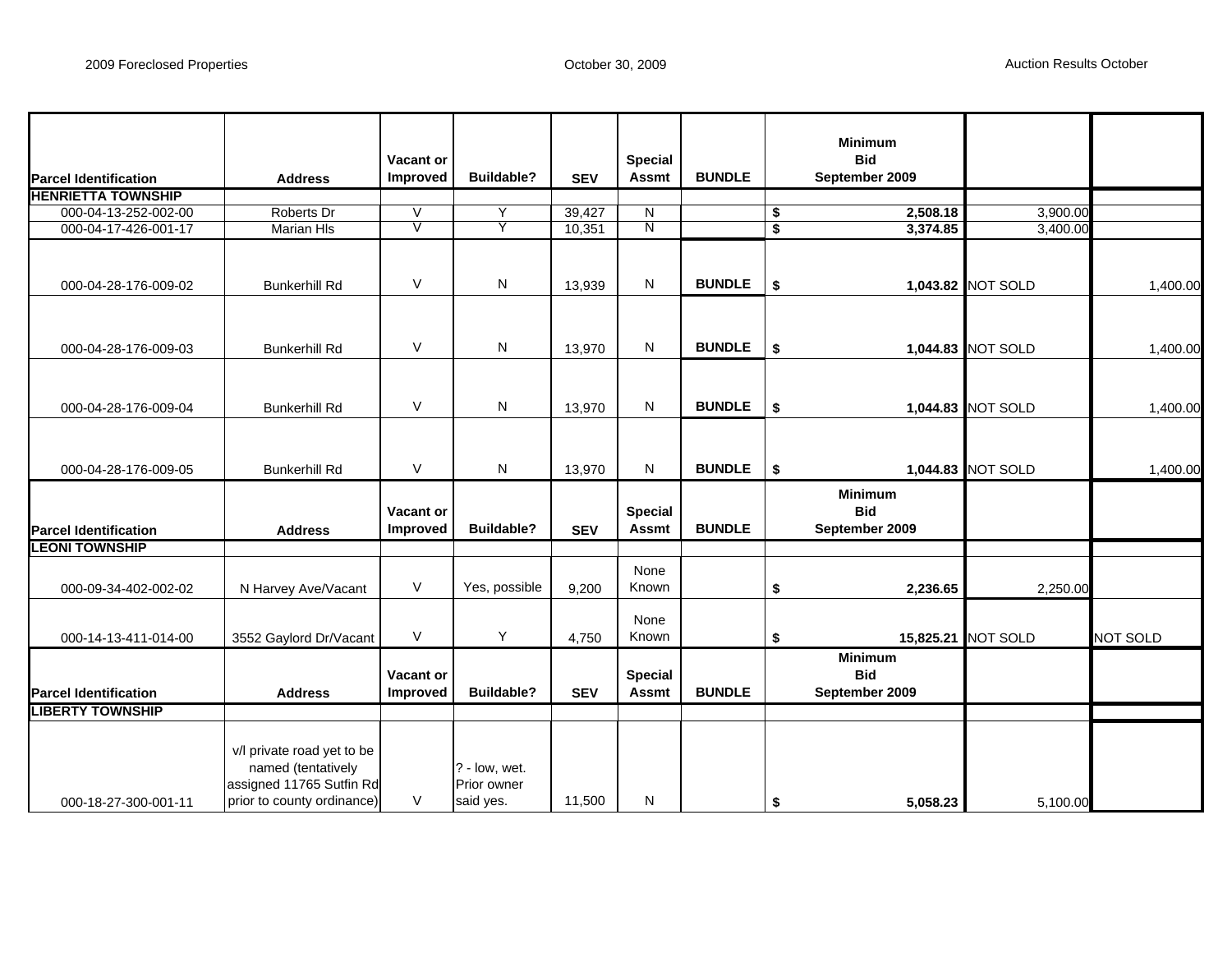| <b>Parcel Identification</b> | <b>Address</b>       | Vacant or<br><b>Improved</b>        | <b>Buildable?</b>          | <b>SEV</b> | <b>Special</b><br><b>Assmt</b> | <b>BUNDLE</b> | <b>Minimum</b><br><b>Bid</b><br>September 2009 |                   |          |
|------------------------------|----------------------|-------------------------------------|----------------------------|------------|--------------------------------|---------------|------------------------------------------------|-------------------|----------|
| <b>NAPOLEON TOWNSHIP</b>     |                      |                                     |                            |            |                                |               |                                                |                   |          |
| 161-15-19-462-004-00         | <b>FAIRMOUNT AVE</b> | Vacant                              | $\overline{N}$             | 9,491      | No                             |               | 2,127.15<br>\$                                 | 2,150.00          |          |
| <b>Parcel Identification</b> | <b>Address</b>       | Vacant or<br>Improved               | <b>Buildable?</b>          | <b>SEV</b> | <b>Special</b><br><b>Assmt</b> | <b>BUNDLE</b> | <b>Minimum</b><br><b>Bid</b><br>September 2009 |                   |          |
| <b>NORVELL TOWNSHIP</b>      |                      |                                     |                            |            |                                |               |                                                |                   |          |
|                              |                      |                                     |                            |            |                                |               |                                                |                   |          |
| 070-20-02-129-002-04         | Idle Hills Dr        | V                                   | If it can meet<br>setbacks | 10,250     | N                              |               | 773.46<br>\$                                   | 1,000.00          |          |
| <b>Parcel Identification</b> | <b>Address</b>       | <b>Vacant or</b><br><b>Improved</b> | <b>Buildable?</b>          | <b>SEV</b> | <b>Special</b><br><b>Assmt</b> | <b>BUNDLE</b> | <b>Minimum</b><br><b>Bid</b><br>September 2009 |                   |          |
| <b>PARMA TOWNSHIP</b>        |                      |                                     |                            |            |                                |               |                                                |                   |          |
| 000-06-04-251-001-01         | 6567 Crawford Rd     |                                     |                            | 41,078     | N                              |               | \$<br>5,741.47                                 | 5,750.00          |          |
| 050-06-31-152-072-00         | 892 Athena Dr        | V                                   | Υ                          | 1,334      | $N^*$                          |               | 661.47<br>\$                                   | 700.00            |          |
| <b>Parcel Identification</b> | <b>Address</b>       | Vacant or<br><b>Improved</b>        | <b>Buildable?</b>          | <b>SEV</b> | <b>Special</b><br><b>Assmt</b> | <b>BUNDLE</b> | <b>Minimum</b><br><b>Bid</b><br>September 2009 |                   |          |
| <b>RIVES TOWNSHIP</b>        |                      |                                     |                            |            |                                |               |                                                |                   |          |
| 000-03-17-306-003-00         | 315 Railroad St      |                                     |                            | 21,400     | Y Sewer                        |               | \$                                             | 9,974.34 NOT SOLD | 90.00    |
| <b>Parcel Identification</b> | <b>Address</b>       | Vacant or<br><b>Improved</b>        | <b>Buildable?</b>          | <b>SEV</b> | <b>Special</b><br><b>Assmt</b> | <b>BUNDLE</b> | <b>Minimum</b><br><b>Bid</b><br>September 2009 |                   |          |
| <b>SPRING ARBOR TOWNSHIP</b> |                      |                                     |                            |            |                                |               |                                                |                   |          |
| 000-12-04-352-009-01         | 7800 Mc Cain Rd      |                                     | Y                          | 12,850     | N                              |               | \$                                             | 7,198.01 NOT SOLD | 6,000.00 |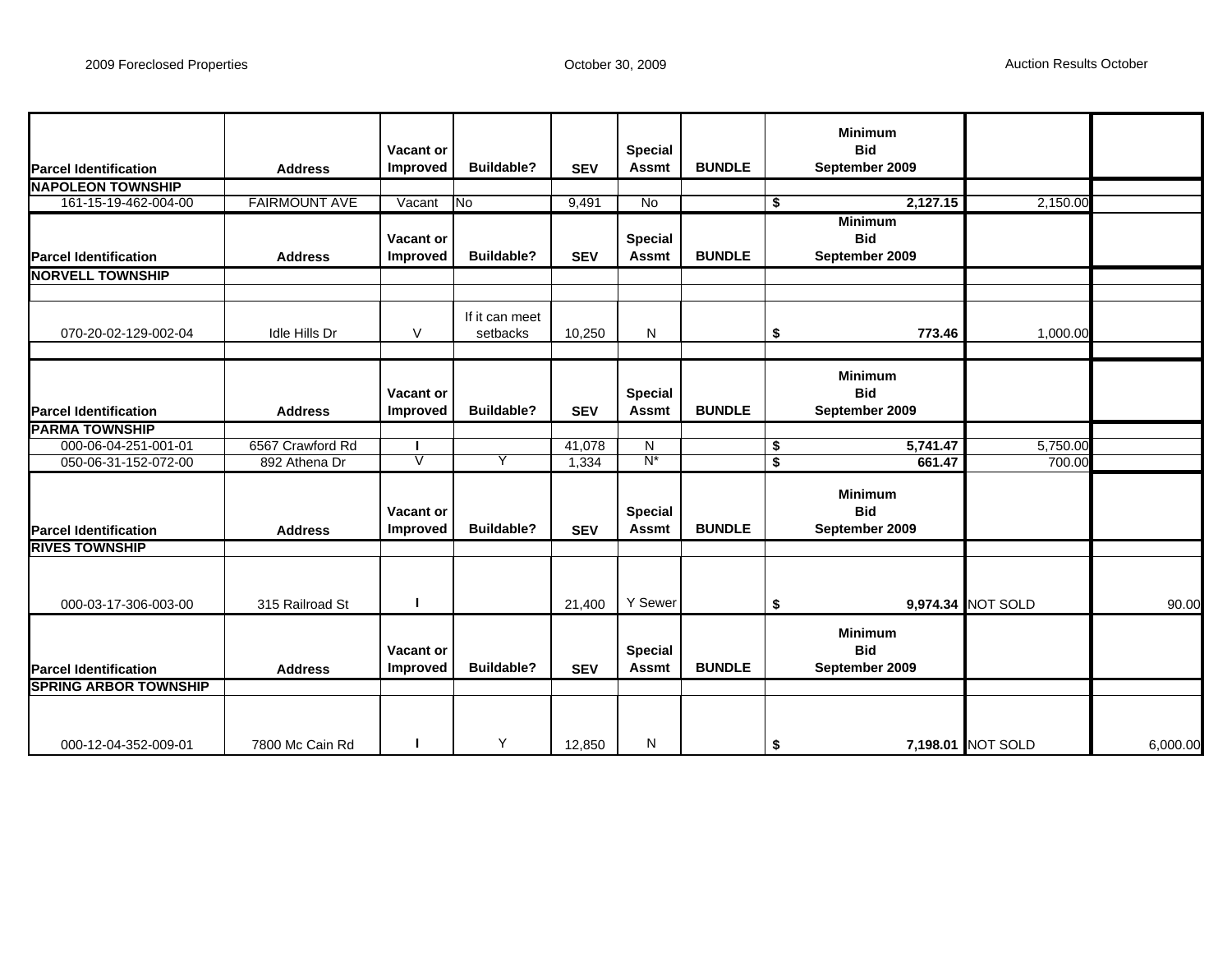| <b>Parcel Identification</b>  | <b>Address</b>                | <b>Vacant or</b><br><b>Improved</b> | <b>Buildable?</b> | <b>SEV</b>        | <b>Special</b><br><b>Assmt</b> | <b>BUNDLE</b>                                     |                     | <b>Minimum</b><br><b>Bid</b><br>September 2009 |                           |                 |
|-------------------------------|-------------------------------|-------------------------------------|-------------------|-------------------|--------------------------------|---------------------------------------------------|---------------------|------------------------------------------------|---------------------------|-----------------|
| <b>SUMMIT TOWNSHIP</b>        |                               |                                     |                   |                   |                                |                                                   |                     |                                                |                           |                 |
| 000-13-23-102-044-00          | <b>Francis St</b>             | V                                   | Y                 | 15,500            | N                              |                                                   | \$                  | 2,724.64                                       | 2,750.00                  |                 |
| 105-13-23-436-132-00          | Bagg Ave                      | $\overline{\vee}$                   | Y                 | 13,100            | N                              |                                                   | \$                  | 1,938.14                                       | 2,600.00                  |                 |
| 165-13-07-328-020-00          | Dorvin Dr                     | $\overline{V}$                      | N                 | 600               | N                              | <b>BUNDLE</b>                                     | \$                  |                                                | <b>508.08 NOT SOLD</b>    | 100.00          |
| 165-13-07-328-021-00          | Tricia Dr                     | $\vee$                              | Ν                 | 500               | N                              | <b>BUNDLE</b>                                     | \$                  |                                                | 489.15 NOT SOLD           | 100.00          |
| 200-13-23-180-059-01          | 605 Cass Ave                  |                                     |                   | 43,000            | Y / STL                        |                                                   | \$                  |                                                | 13,670.85 NOT SOLD        | 1,200.00        |
| 320-13-11-304-012-00          | 105 Lincoln Ct                |                                     |                   | 9,800             | Y/STL                          |                                                   | \$                  |                                                | 2,619.30 NOT SOLD         | 1,000.00        |
| 425-13-26-105-001-01          | Avenue C St                   | $\overline{\mathsf{v}}$             | N                 | 100               | N                              |                                                   | \$                  |                                                | 456.68 NOT SOLD           | 10.00           |
| 445-13-16-401-021-00          | <b>Harding Rd</b>             | $\vee$                              | ${\sf N}$         | 100               | Y / STL                        |                                                   | \$                  |                                                | <b>537.41 NOT SOLD</b>    | 10.00           |
| 480-13-11-306-024-00          | Joan St                       | $\vee$                              | ?                 | 3,100             | N                              |                                                   | \$                  | 611.06                                         | 650.00                    |                 |
| 545-13-23-452-204-00          | 909 Grant St                  |                                     |                   | 24,600            | Y/STL                          |                                                   | \$                  | 5,181.09                                       | 5,200.00                  |                 |
| <b>IParcel Identification</b> | <b>Address</b>                | <b>Vacant or</b><br><b>Improved</b> | <b>Buildable?</b> | <b>SEV</b>        | <b>Special</b><br><b>Assmt</b> | <b>BUNDLE</b>                                     |                     | <b>Minimum</b><br><b>Bid</b><br>September 2009 |                           |                 |
| <b>IWATERLOO TOWNSHIP</b>     |                               |                                     |                   |                   |                                |                                                   |                     |                                                |                           |                 |
| 000-05-23-477-001-05          | Harr Rd                       | V                                   | NO.               | 25,350            | IN.                            |                                                   | \$                  | <b>Minimum</b>                                 | 9.736.91 <b>INOT SOLD</b> | 30.00           |
| <b>IParcel Identification</b> | <b>Address</b>                | <b>Vacant or</b><br><b>Improved</b> | <b>Buildable?</b> | <b>SEV</b>        | <b>Special</b><br><b>Assmt</b> | <b>BUNDLE</b>                                     |                     | <b>Bid</b><br>September 2009                   |                           |                 |
| <b>CITY OF JACKSON</b>        |                               |                                     |                   |                   |                                |                                                   |                     |                                                |                           |                 |
| 1-0206                        | 227 W Trail St                | $\overline{\vee}$                   | N                 | \$1,300           | N                              |                                                   | \$                  |                                                | 647.99 NOT SOLD           | 50.00           |
| 1-0211                        | 431 N Blackstone              | $\overline{\mathsf{v}}$             | Y                 | \$4,350           | Y                              |                                                   | $\mathfrak s$       |                                                | 1,872.71 NOT SOLD         | 400.00          |
| 1-0244                        | 523 N Blackstone              | $\vee$                              | Y                 | \$500             | Y                              |                                                   | \$                  |                                                | 4,090.95 NOT SOLD         | 300.00          |
| 1-0352                        | 319 Taylor St                 | V                                   | Y                 | \$1,150           | Y                              |                                                   | $\mathfrak s$       |                                                | 1,142.04 NOT SOLD         | 200.00          |
| 1-0824                        | 425 St Clair Ave              | ш                                   | Y                 | \$25,900          | N                              | <b>BUNDLE -</b><br>"PENDING<br><b>DEMOLITION"</b> | \$                  |                                                | 4,095.67 NOT SOLD         | <b>NOT SOLD</b> |
| 1-0838                        | 314 W Monroe St               |                                     | Y                 | \$32,350          | N                              |                                                   | $\mathfrak s$       | 5,237.55                                       | 7.700.00                  |                 |
| $2 - 0217$                    | 1011 Wildwood                 |                                     | Y                 | \$41,650          | $\overline{\mathsf{N}}$        |                                                   | \$                  | 9,473.30                                       | 16,000.00                 |                 |
| $2 - 0422$                    | 100 N Durand St               |                                     | Y                 | \$78,700          | N                              |                                                   | $\mathbb{S}$        | 18,215.70                                      | 40,500.00                 |                 |
| 2-1508<br>$2 - 1550$          | 710 Lansing Ave<br>Lincoln Ct | $\vee$                              | Y<br>Υ            | \$35,100<br>\$950 | Y<br>N                         | <b>BUNDLE-</b><br>"PENDING<br><b>DEMOLITION"</b>  | \$<br>$\mathfrak s$ | 723.71                                         | 8,537.43 NOT SOLD         | <b>NOT SOLD</b> |
| 2-2205                        |                               |                                     | Y                 | \$36,100          | N                              |                                                   | \$                  | 7,632.53                                       | 750.00<br>22,000.00       |                 |
| 3-0089.2                      | 1506 Lansing Ave<br>Second St | $\vee$                              | ${\sf N}$         | \$100             | ${\sf N}$                      |                                                   | $\sqrt[6]{2}$       |                                                | 559.27 NOT SOLD           | 40.00           |
| 3-0153                        | 710 Second St                 |                                     | Y                 | \$33,050          | N                              |                                                   | \$                  |                                                | 13,611.90 NOT SOLD        | <b>NOT SOLD</b> |
| 3-0190                        | 406 Third St                  |                                     | Y                 | \$23,950          | $\overline{\mathsf{N}}$        |                                                   | \$                  | 6,253.50                                       | 6,800.00                  |                 |
| 3-1897                        | S. West Ave                   | $\vee$                              | Υ                 | \$2,350           | ${\sf N}$                      |                                                   | \$                  | 833.86                                         | 4,500.00                  |                 |
| 3-2486                        | 1919 Fourth St                |                                     | Υ                 | \$48,000          | N                              |                                                   | $\mathbb{S}$        | 13,026.91                                      | 21,000.00                 |                 |
|                               |                               |                                     |                   |                   |                                |                                                   |                     |                                                |                           |                 |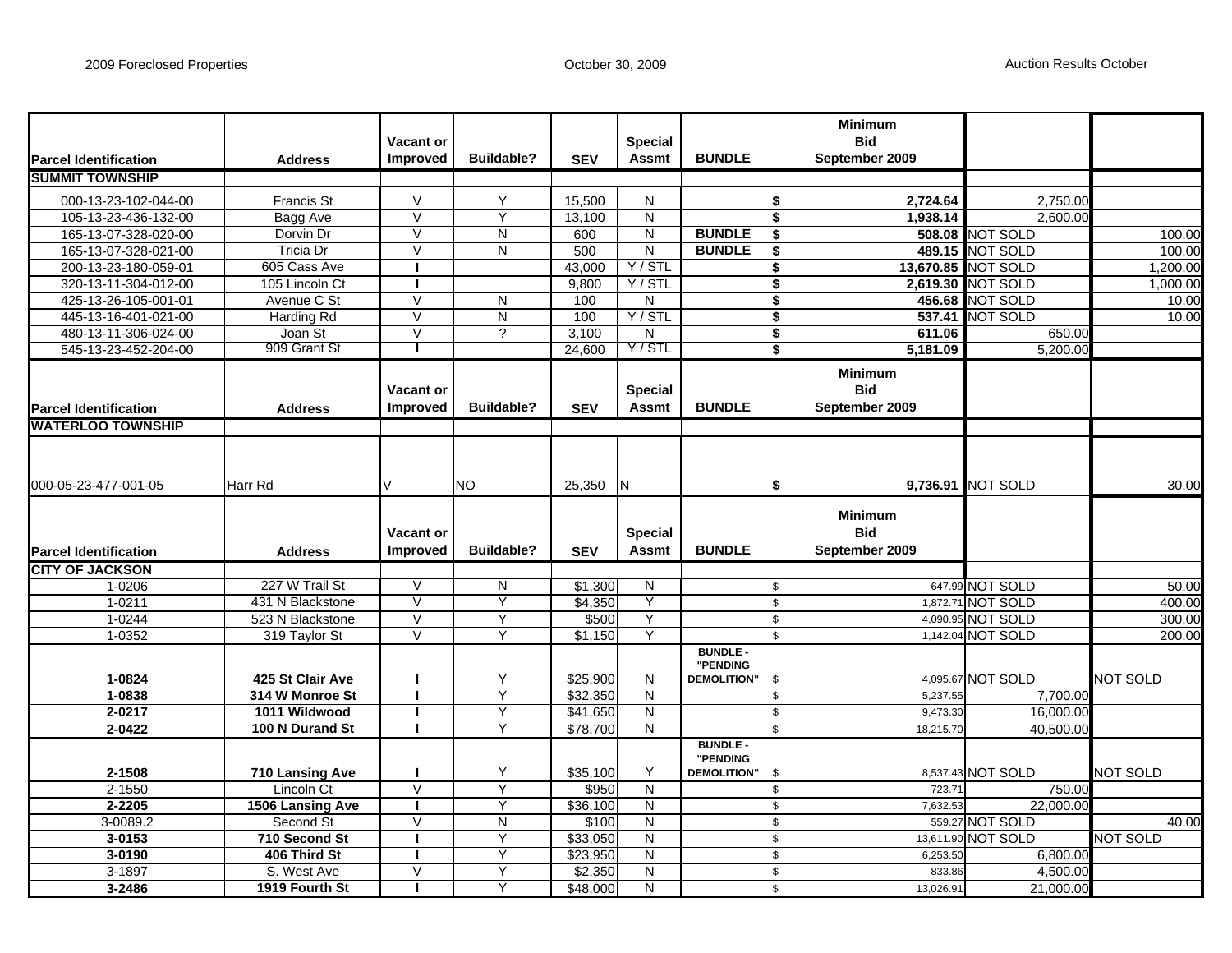|            |                      |                         |                |                      |                         | <b>BUNDLE -</b>             |                          |          |                    |                 |
|------------|----------------------|-------------------------|----------------|----------------------|-------------------------|-----------------------------|--------------------------|----------|--------------------|-----------------|
|            |                      |                         |                |                      |                         | "PENDING                    |                          |          |                    |                 |
| 4-0114     | 126 W Mason St       |                         | Υ              | \$2,200              | Υ                       | <b>DEMOLITION"</b>          | \$                       |          | 4,686.47 NOT SOLD  |                 |
| 4-0434.1   | 233 W Mason          | $\vee$                  | Ÿ              | \$550                | Y                       |                             | $\bullet$                |          | 1,459.64 NOT SOLD  | 200.00          |
| 4-0434     | 607 S. Blackstone St | $\vee$                  | Y              | \$550                | Y                       |                             | $\sqrt[6]{\frac{1}{2}}$  |          | 1,099.64 NOT SOLD  | 250.00          |
| 4-0460     | 230 W. Biddle St     |                         | Υ              | \$14,350             | Υ                       |                             | \$                       |          | 6,294.68 NOT SOLD  | 250.00          |
| 4-0464     | 229 W. Wilkins St    | $\vee$                  | Υ              | \$250                | Y                       |                             | $\mathsf{\$}$            |          | 12,584.17 NOT SOLD | 60.00           |
| 4-0469     | 236 W. Biddle St     |                         | Υ              | \$17,500             | Y                       |                             | \$                       |          | 7,647.74 NOT SOLD  | 850.00          |
| 4-0549     | 320 W. Biddle St     |                         | Y              | \$16,950             | Y                       |                             | \$                       |          | 6,315.72 NOT SOLD  | 450.00          |
| 4-0620     | 1002 S Jackson St    |                         | Y              | \$17,750             | Υ                       |                             | $\overline{\mathbf{S}}$  |          | 8,130.97 NOT SOLD  | NOT SOLD        |
| 4-0720.1   | 801 S Jackson St     | $\overline{V}$          | Υ              | \$250                | Y                       |                             | $\mathbb S$              |          | 872.97 NOT SOLD    | 20.00           |
| 4-0813     | 1042 Chittock Ave    |                         | Y              | $\overline{$}21,650$ | N                       |                             | $\,$                     |          | 5,079.54 NOT SOLD  | 900.00          |
| 4-0885     | 1021 Maple Ave       | $\vee$                  | Y              | \$300                | Ÿ                       |                             | $\mathfrak s$            |          | 862.15 NOT SOLD    | 100.00          |
| 4-0893     | 1045 Maple Ave       | $\vee$                  | Υ              | \$850                | Υ                       |                             | $\,$                     |          | 2,589.80 NOT SOLD  | 150.00          |
| 4-0903     | 1013 Williams St     | п                       | Y              | \$13,900             | $\overline{\mathsf{N}}$ |                             | $\sqrt[6]{\frac{1}{2}}$  | 2,800.28 | 2,850.00           |                 |
| 4-0922     | 1037 Williams St     | $\vee$                  | N              | \$300                | N                       |                             | $\bullet$                |          | 714.71 NOT SOLD    | 10.00           |
| 4-0964     | 1215 Williams so     | $\vee$                  | Υ              | \$450                | Y                       |                             | $\sqrt[6]{\frac{1}{2}}$  |          | 752.31 NOT SOLD    | 60.00           |
| 4-1098     | 1235 Woodsum St      | $\overline{\vee}$       | Y              | \$600                | Y                       |                             | $\sqrt{2}$               |          | 1,134.45 NOT SOLD  | 40.00           |
| 4-1099     | Woodsum St           | $\overline{\mathsf{v}}$ | Υ              | \$600                | Y                       |                             | $\bullet$                |          | 951.75 NOT SOLD    | 40.00           |
| 4-1269     | 304 Harwood St       |                         | $\overline{N}$ | \$21,250             | N                       |                             | $\mathfrak s$            |          | 6,877.11 NOT SOLD  | NOT SOLD        |
| 4-1298     | 1121 Greenwood Ave   | V                       | Y              | \$400                | Υ                       |                             | $\overline{\mathcal{E}}$ |          | 14,611.21 NOT SOLD | 50.00           |
|            |                      |                         |                |                      |                         | <b>BUNDLE -</b><br>"PENDING |                          |          |                    |                 |
| 4-1531     | 156 Randolph St      |                         | Υ              | \$1,250              | N                       | <b>DEMOLITION"</b>          | \$                       |          | 1,453.87 NOT SOLD  | NOT SOLD        |
| 4-1846     | Griswold so          | $\overline{\mathsf{v}}$ | Y              | \$600                | $\overline{\mathsf{N}}$ |                             | $\sqrt{2}$               |          | 767.19 NOT SOLD    | 100.00          |
| 5-0498     | 919 Everhard St      | $\vee$                  | Υ              | \$350                | ${\sf N}$               |                             | $\overline{\mathbf{S}}$  |          | 898.68 NOT SOLD    | 100.00          |
| 5-0513.2   | 128 Mitchell St      | $\overline{V}$          | $\overline{N}$ | \$200                | N                       |                             | $\sqrt{2}$               |          | 693.75 NOT SOLD    | 1.00            |
| 5-0528     | 911 Francis St       | V                       | Y              | \$600                | Y                       |                             | $\sqrt[6]{\frac{1}{2}}$  |          | 1,153.34 NOT SOLD  | 200.00          |
| 5-0550     | 900 Orchard Pl       | $\overline{\vee}$       | Ÿ              | \$150                | $\overline{\mathsf{N}}$ |                             | $\,$                     |          | 468.08 NOT SOLD    | 20.00           |
|            |                      |                         |                |                      |                         | <b>BUNDLE -</b><br>"PENDING |                          |          |                    |                 |
| 5-0581     | 209-211 E Biddle St  |                         | Υ              | \$21,400             | N                       | <b>DEMOLITION"</b>          | $\sqrt[6]{\frac{1}{2}}$  |          | 5,466.43 NOT SOLD  | <b>NOT SOLD</b> |
| 5-0588     | 811 Francis St       | $\vee$                  | Y              | \$600                | N                       |                             | $\overline{\mathbf{S}}$  |          | 1,840.93 NOT SOLD  | 1.00            |
| 5-0623     | 908 Francis St       | $\vee$                  | Y              | \$450                | Y                       |                             | $\sqrt[6]{\frac{1}{2}}$  |          | 2,402.66 NOT SOLD  | 70.00           |
| 5-0624     | 914 Francis St       | $\overline{\mathsf{v}}$ | Y              | \$500                | Y                       |                             | $\overline{\mathbf{S}}$  |          | 2,297.50 NOT SOLD  | 10.00           |
| 5-0630     | 916 Francis St       |                         | Y              | \$22,900             | Y                       |                             | $\overline{\mathbf{3}}$  |          | 10,165.24 NOT SOLD | NOT SOLD        |
| 5-0966     | 1107 S Milwaukee St  | Т.                      | Y              | \$21,100             | Υ                       |                             | $\mathfrak s$            | 2,499.30 | 2,500.00           |                 |
| $5 - 1327$ | 144 Damon St         | V                       |                | \$350                | Υ                       |                             | $\mathfrak s$            |          | 1,142.71 NOT SOLD  | 150.00          |
|            |                      |                         |                |                      |                         | <b>BUNDLE -</b><br>"PENDING |                          |          |                    |                 |
| 5-1503     | 116 W Robinson St    |                         | Υ              | \$27,800             | Υ                       | <b>DEMOLITION"</b>          | \$                       |          | 3,860.12 NOT SOLD  | NOT SOLD        |
|            |                      |                         |                |                      |                         | <b>BUNDLE -</b>             |                          |          |                    |                 |
|            |                      |                         |                |                      |                         | "PENDING                    |                          |          |                    |                 |
| 5-1559     | 122 W Mansion St     |                         | Υ              | \$14,550             | Y                       | <b>DEMOLITION"</b>          | \$                       |          | 6,267.27 NOT SOLD  | NOT SOLD        |
| 5-1664     | 146 E Euclid Ave     | $\overline{V}$          | Y              | \$350                | $\overline{\mathsf{N}}$ |                             | $\,$                     |          | 762.33 NOT SOLD    | 20.00           |
| 5-1700     | 140 E Mansion St     | V                       | Y              | \$600                | N                       |                             | $\bullet$                |          | 697.59 NOT SOLD    | 150.00          |
| 5-1737     | 139 E Prospect St    |                         | Y              | \$30,150             | N                       |                             | $\mathbb{S}$             | 8,076.56 | 8.100.00           |                 |
|            |                      |                         |                |                      |                         | <b>BUNDLE -</b><br>"PENDING | $\sqrt{3}$               | 4,123.16 |                    |                 |
| 5-1773     | 206 E Euclid Ave     |                         | Y              | \$19,300             | Υ                       | <b>DEMOLITION"</b>          |                          |          | <b>NOT SOLD</b>    | <b>NOT SOLD</b> |